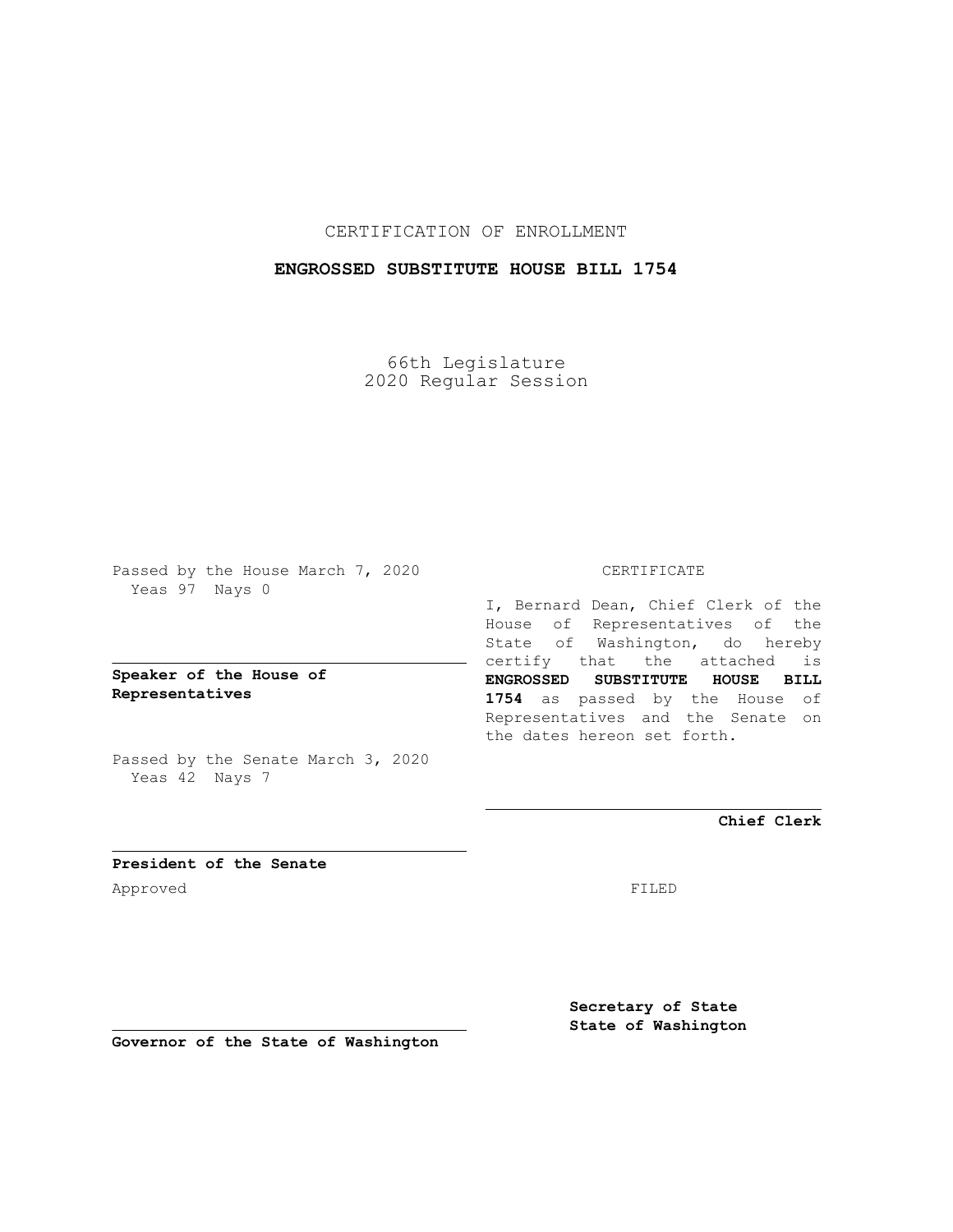#### **ENGROSSED SUBSTITUTE HOUSE BILL 1754**

AS AMENDED BY THE SENATE

Passed Legislature - 2020 Regular Session

# **State of Washington 66th Legislature 2019 Regular Session**

**By** House Housing, Community Development & Veterans (originally sponsored by Representatives Santos, Jinkins, and Pollet)

READ FIRST TIME 02/21/19.

1 AN ACT Relating to the hosting of the homeless by religious 2 organizations; amending RCW 36.01.290, 35.21.915, and 35A.21.360; and 3 creating a new section.

4 BE IT ENACTED BY THE LEGISLATURE OF THE STATE OF WASHINGTON:

5 NEW SECTION. **Sec. 1.** (1) The legislature makes the following 6 findings:

 (a) Residents in temporary settings hosted by religious organizations are a particularly vulnerable population that do not have access to the same services as citizens with more stable 10 housing.

 (b) Residents in these settings, including outdoor uses such as outdoor encampments, indoor overnight shelters, temporary small houses on-site, and homeless-occupied vehicle resident safe parking, can be at increased risk of exploitation, theft, unsanitary living 15 conditions, and physical harm.

 (c) Furthermore, the legislature finds and declares that hosted outdoor encampments, indoor overnight shelters, temporary small houses on-site, and homeless-occupied vehicle resident safe parking serve as pathways for individuals experiencing homelessness to receive services and achieve financial stability, health, and 21 permanent housing.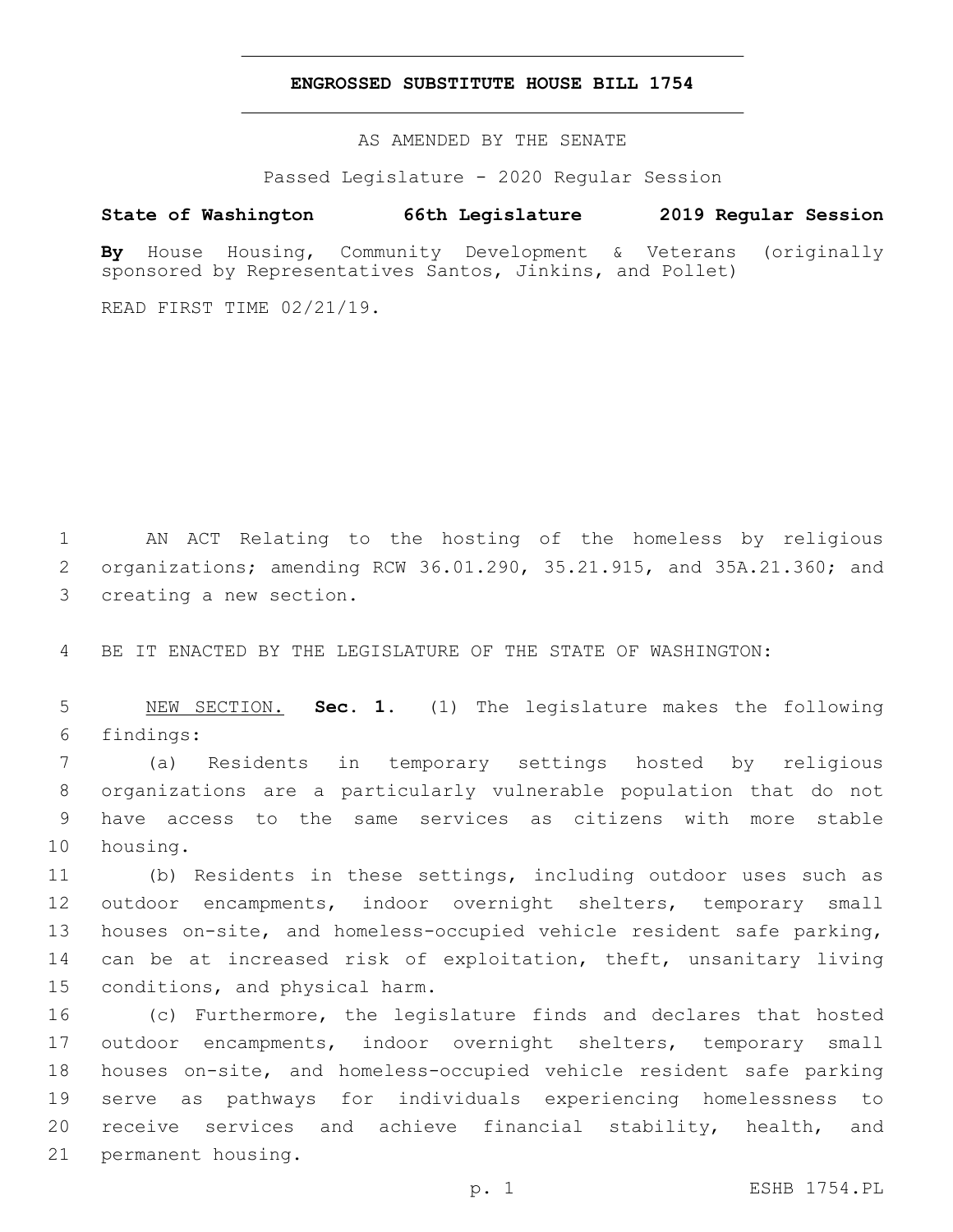(2) The legislature intends that local municipalities have the discretion to protect the health and safety of both residents in temporary settings that are hosted by religious organizations and the surrounding community. The legislature encourages local jurisdictions and religious organizations to work together collaboratively to protect the health and safety of residents and the surrounding community while allowing religious organizations to fulfill their mission to serve the homeless. The legislature further intends to monitor the implementation of this act and continue to refine it to 10 achieve these goals.

 **Sec. 2.** RCW 36.01.290 and 2010 c 175 s 2 are each amended to 12 read as follows:

13 (1) A religious organization may host ((temporary encampments 14 for)) the homeless on property owned or controlled by the religious organization whether within buildings located on the property or 16 elsewhere on the property outside of buildings.

 (2) Except as provided in subsection (7) of this section, a county may not enact an ordinance or regulation or take any other 19 action that:

 (a) Imposes conditions other than those necessary to protect public health and safety and that do not substantially burden the decisions or actions of a religious organization regarding the 23 location of housing or shelter, such as an outdoor encampment, indoor 24 overnight shelter, temporary small house on-site, or vehicle resident 25 safe parking, for homeless persons on property owned or controlled by 26 the religious organization;

 (b) Requires a religious organization to obtain insurance pertaining to the liability of a municipality with respect to homeless persons housed on property owned by a religious organization or otherwise requires the religious organization to indemnify the 31 municipality against such liability;  $((\theta \cdot \hat{r}))$ 

 (c) Imposes permit fees in excess of the actual costs associated 33 with the review and approval of ((the required)) permit applications. A county has discretion to reduce or waive permit fees for a 35 religious organization that is hosting the homeless;

 (d) Specifically limits a religious organization's availability to host an outdoor encampment on its property or property controlled by the religious organization to fewer than six months during any calendar year. However, a county may enact an ordinance or regulation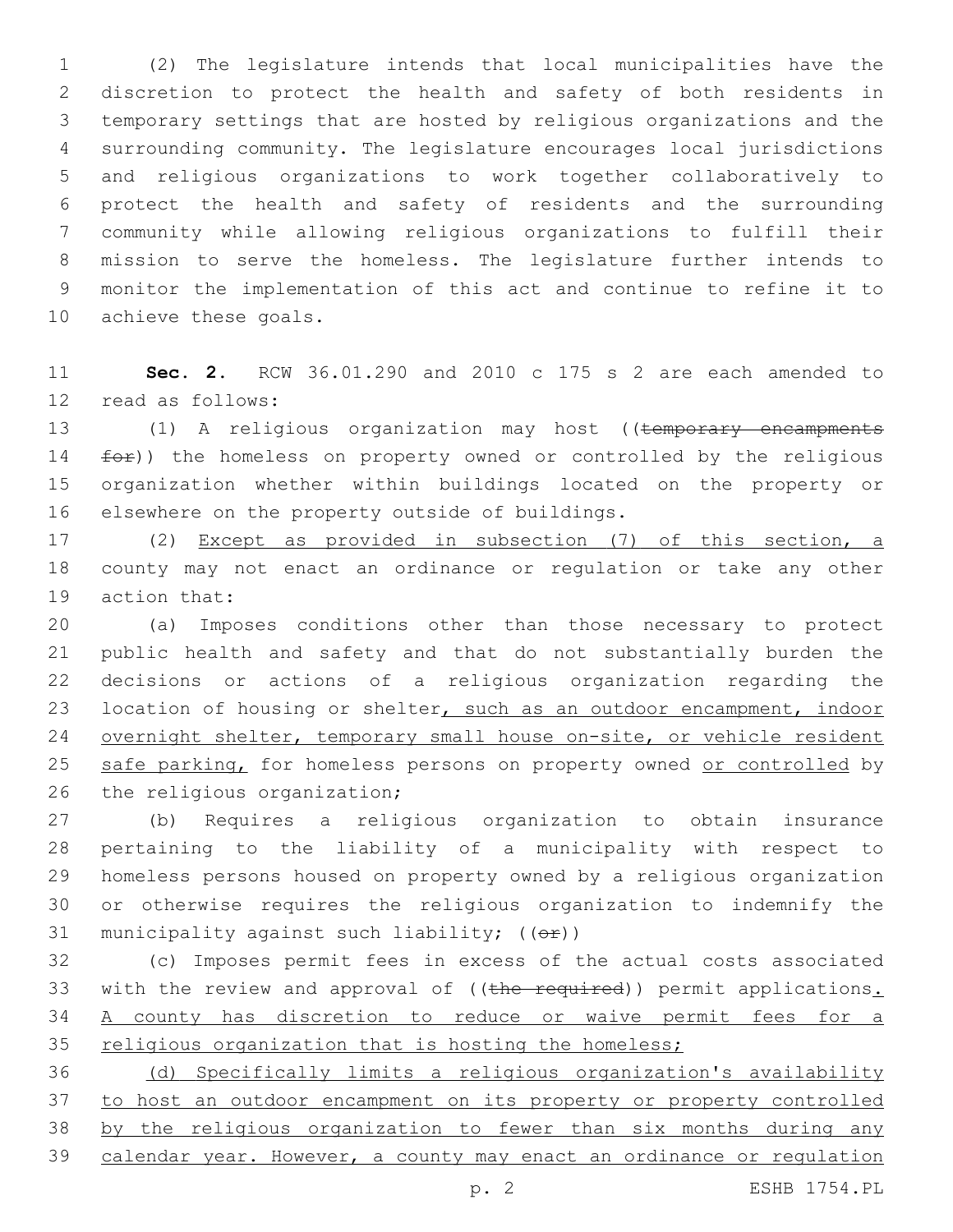that requires a separation of time of no more than three months between subsequent or established outdoor encampments at a particular 3 site;

 (e) Specifically limits a religious organization's outdoor 5 encampment hosting term to fewer than four consecutive months;

 (f) Limits the number of simultaneous religious organization outdoor encampment hostings within the same municipality during any given period of time. Simultaneous and adjacent hostings of outdoor encampments by religious organizations may be limited if located 10 within one thousand feet of another outdoor encampment concurrently hosted by a religious organization;

 (g) Limits a religious organization's availability to host safe 13 parking efforts at its on-site parking lot, including limitations on 14 any other congregationally sponsored uses and the parking available to support such uses during the hosting, except for limitations that are in accord with the following criteria that would govern if enacted by local ordinance or memorandum of understanding between the host religious organization and the jurisdiction:

 (i) No less than one space may be devoted to safe parking per ten on-site parking spaces;

 (ii) Restroom access must be provided either within the buildings on the property or through use of portable facilities, with the provision for proper disposal of waste if recreational vehicles are hosted; and

 (iii) Religious organizations providing spaces for safe parking must continue to abide by any existing on-site parking minimum requirement so that the provision of safe parking spaces does not reduce the total number of available parking spaces below the minimum number of spaces required by the county, but a county may enter into a memorandum of understanding with a religious organization that 31 reduces the minimum number of on-site parking spaces required;

 (h) Limits a religious organization's availability to host an indoor overnight shelter in spaces with at least two accessible exits due to lack of sprinklers or other fire-related concerns, except that:

 (i) If a county fire official finds that fire-related concerns associated with an indoor overnight shelter pose an imminent danger to persons within the shelter, the county may take action to limit the religious organization's availability to host the indoor overnight shelter; and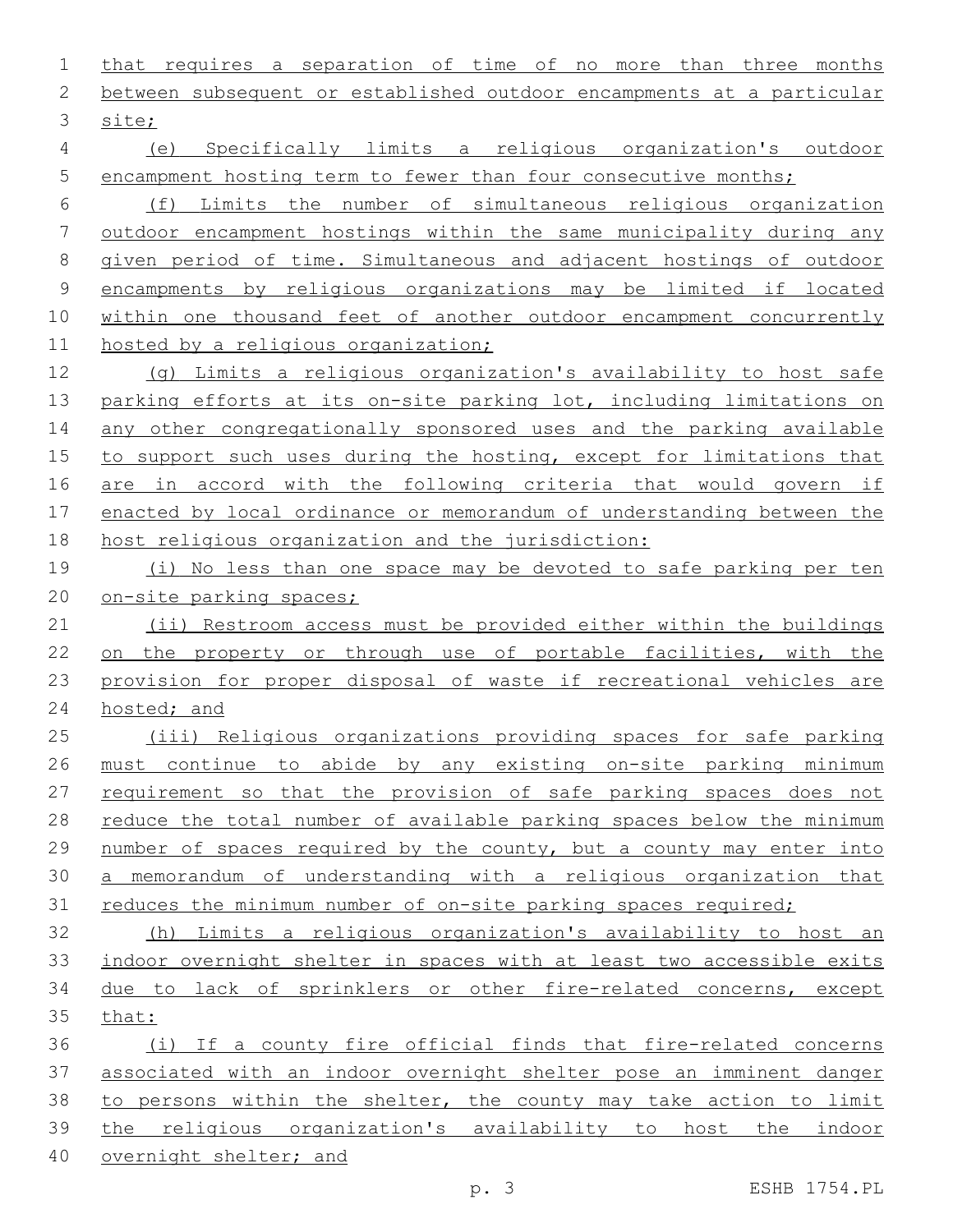| 1           | (ii) A county may require a host religious organization to enter          |
|-------------|---------------------------------------------------------------------------|
| 2           | into a memorandum of understanding for fire safety that includes          |
| 3           | local fire district inspections, an outline for appropriate emergency     |
| 4           | procedures, a determination of the most viable means to evacuate          |
| 5           | occupants from inside the host site with appropriate illuminated exit     |
| 6           | signage, panic bar exit doors, and a completed fire watch agreement       |
| 7           | indicating:                                                               |
| 8           | (A) Posted safe means of egress;                                          |
| $\mathsf 9$ | (B) Operable smoke detectors, carbon monoxide detectors<br>$\overline{a}$ |
| 10          | necessary, and fire extinguishers;                                        |
| 11          | (C) A plan for monitors who spend the night awake and are                 |
| 12          | familiar with emergency protocols, who have suitable communication        |
| 13          | devices, and who know how to contact the local fire department; or        |
| 14          | (i) Limits a religious organization's ability to host temporary           |
| 15          | small houses on land owned or controlled by the religious                 |
| 16          | organization, except for recommendations that are in accord with the      |
| 17          | following criteria:                                                       |
| 18          | (i) A renewable one-year duration agreed to by the host religious         |
| 19          | organization and local jurisdiction via a memorandum of                   |
| 20          | understanding;                                                            |
| 21          | (ii) Maintaining a maximum unit square footage of one hundred             |
| 22          | twenty square feet, with units set at least six feet apart;               |
| 23          | (iii) Electricity and heat, if provided, must be inspected by the         |
| 24          | local jurisdiction;                                                       |
| 25          | (iv) Space heaters, if provided, must be approved by the local            |
| 26          | fire authority;                                                           |
| 27          | (v) Doors and windows must be included and be lockable, with a            |
| 28          | recommendation that the managing agency and host religious                |
| 29          | organization also possess keys;                                           |
| 30          | (vi) Each unit must have a fire extinguisher;                             |
| 31          | (vii) Adequate restrooms must be provided, including restrooms            |
| 32          | solely for families if present, along with handwashing and potable        |
| 33          | running water to be available if not provided within the individual       |
| 34          | units, including accommodating black water;                               |
| 35          | (viii) A recommendation for the host religious organization to            |
| 36          | partner with regional homeless service providers to develop pathways      |
| 37          | to permanent housing.                                                     |
| 38          | (3) (a) A county may enact an ordinance or regulation or take any         |
| 39          | other action that requires a host religious organization and a            |
| 40          | distinct managing agency using the religious organization's property,     |

p. 4 ESHB 1754.PL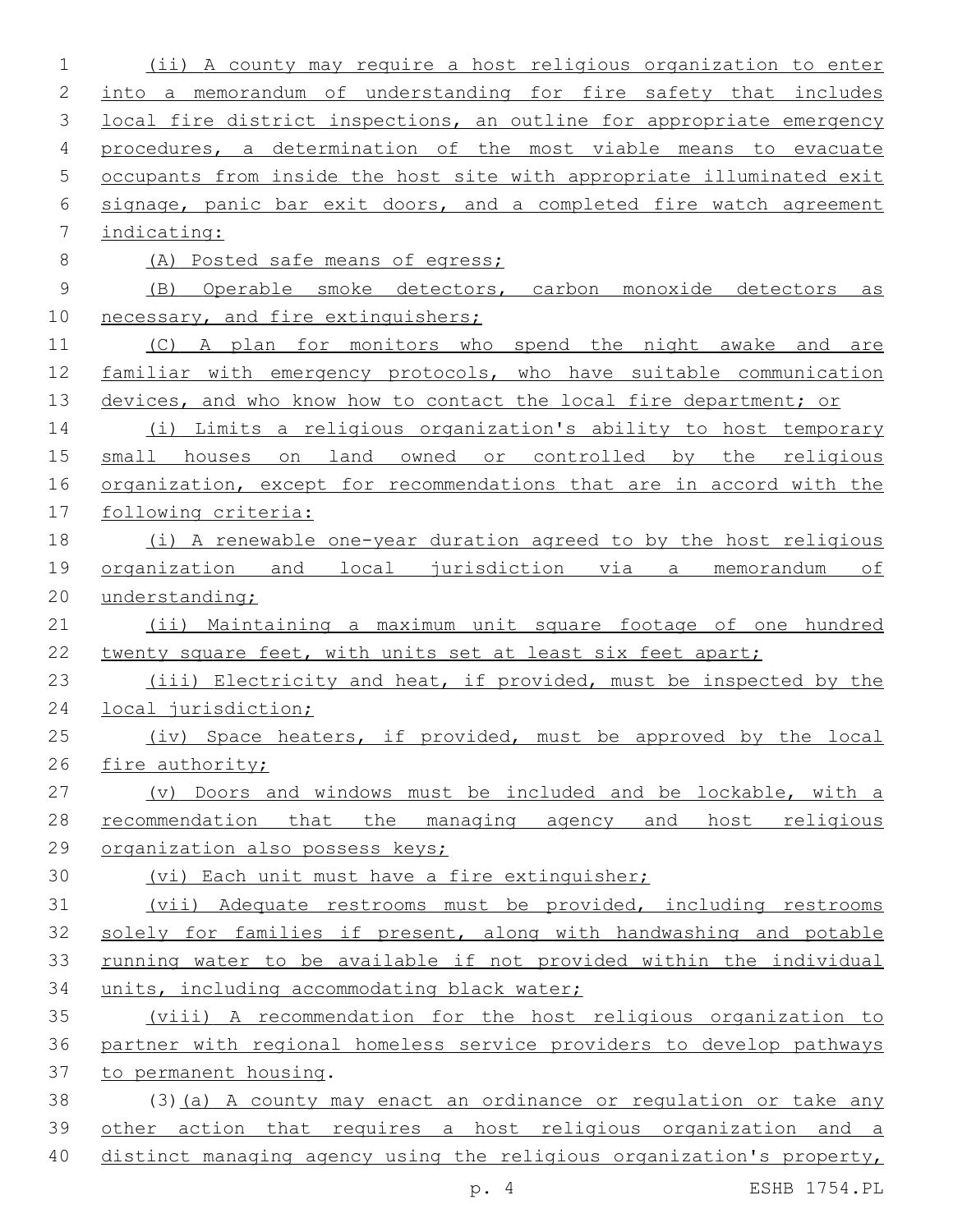owned or controlled by the religious organization, for hostings to include outdoor encampments, temporary small houses on-site, indoor overnight shelters, or vehicle resident safe parking to enter into a memorandum of understanding to protect the public health and safety of both the residents of the particular hosting and the residents of 6 the county.

 (b) At a minimum, the agreement must include information regarding: The right of a resident in an outdoor encampment, vehicle resident safe parking, temporary small house on-site, or indoor overnight shelter to seek public health and safety assistance, the resident's ability to access social services on-site, and the resident's ability to directly interact with the host religious 13 organization, including the ability to express any concerns regarding 14 the managing agency to the religious organization; a written code of 15 conduct agreed to by the managing agency, if any, host religious 16 organization, and all volunteers working with residents of the outdoor encampment, temporary small house on-site, indoor overnight 18 shelter, or vehicle resident safe parking; and when a publicly funded managing agency exists, the ability for the host religious organization to interact with residents of the outdoor encampment, 21 indoor overnight shelter, temporary small house on-site, or vehicle resident safe parking using a release of information.

 (4) If required to do so by the county, any host religious organization performing any hosting of an outdoor encampment, vehicle 25 resident safe parking, or indoor overnight shelter, or the host religious organization's managing agency, must ensure that the county or local law enforcement agency has completed sex offender checks of 28 all adult residents and quests. The host religious organization retains the authority to allow such offenders to remain on the property. A host religious organization or host religious organization's managing agency performing any hosting of vehicle resident safe parking must inform vehicle residents how to comply with laws regarding the legal status of vehicles and drivers, and provide a written code of conduct consistent with area standards.

 (5) Any host religious organization performing any hosting of an outdoor encampment, vehicle resident safe parking, temporary small house on-site, or indoor overnight shelter, with a publicly funded managing agency, must work with the county to utilize Washington's homeless client management information system, as provided for in RCW 40 43.185C.180. When the religious organization does not partner with a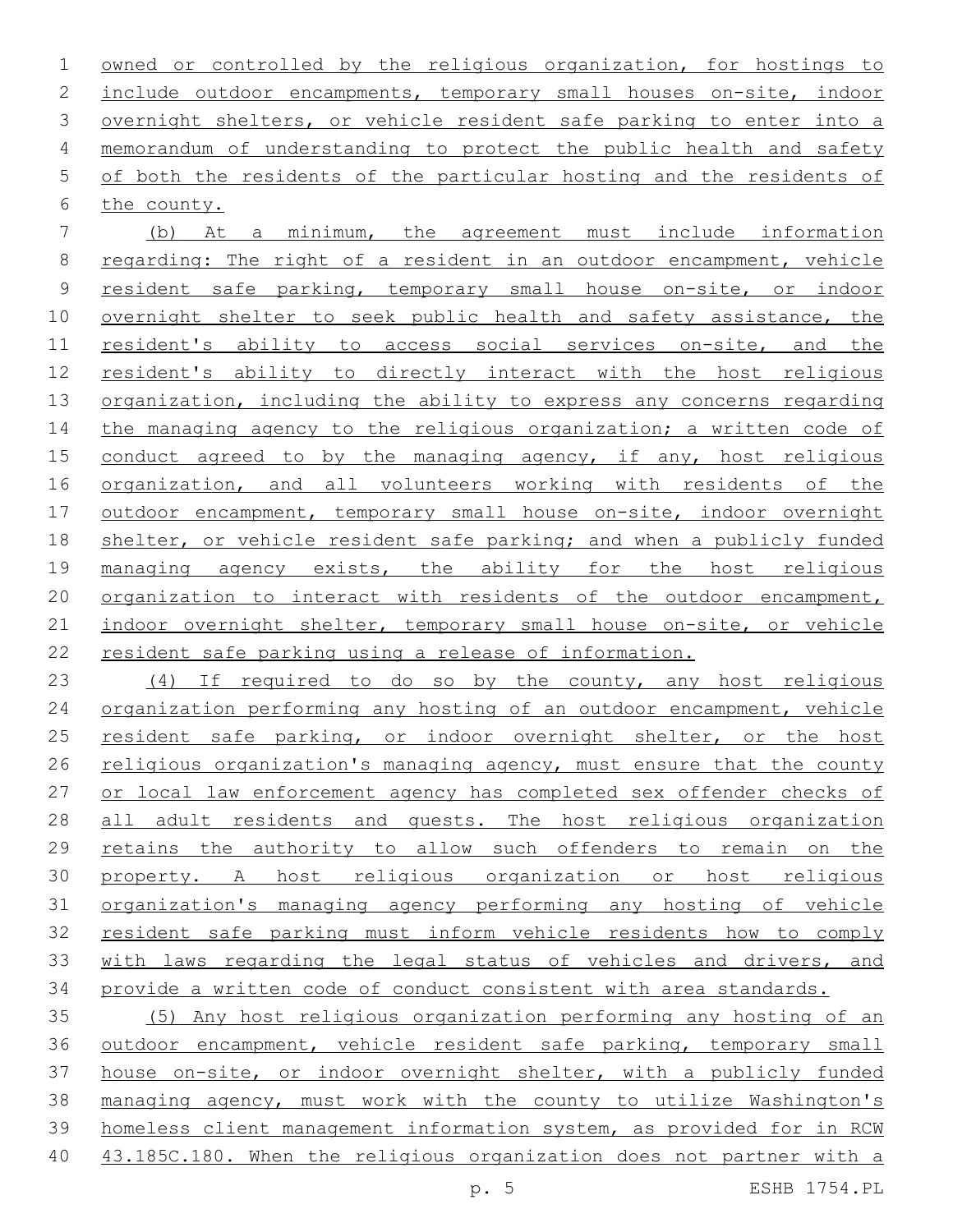| $\mathbf 1$    | managing agency, the religious organization is encouraged to partner  |
|----------------|-----------------------------------------------------------------------|
| 2              | with a local homeless services provider using the Washington homeless |
| 3              | client managing information system. Any managing agency receiving any |
| 4              | funding from local continuum of care programs must utilize the        |
| 5              | homeless client management information system. Temporary, overnight,  |
| $6\,$          | extreme weather shelter provided in religious organization buildings  |
| $\overline{7}$ | does not need to meet this requirement.                               |
| $8\,$          | (6) For the purposes of this section( $(\tau)$ ):                     |
| $\mathsf 9$    | (a) "Managing agency" means an organization such as a religious       |
| 10             | organization or other organized entity that has the capacity to       |
| 11             | organize and manage a homeless outdoor encampment, temporary small    |
| 12             | houses on-site, indoor overnight shelter, and a vehicle resident safe |
| 13             | parking program.                                                      |
| 14             | (b) "Outdoor encampment" means any temporary tent or structure        |
| 15             | encampment, or both.                                                  |
| 16             | (c) "Religious organization" means the federally protected            |
| 17             | practice of a recognized religious assembly, school, or institution   |
| 18             | that owns or controls real property.                                  |
| 19             | (d) "Temporary" means not affixed to land permanently and not         |
| 20             | using underground utilities.                                          |
| 21             | $((+4))$ (7) (a) Subsection (2) of this section does not affect a     |
| 22             | county policy, ordinance, memorandum of understanding, or applicable  |
| 23             | consent decree that regulates religious organizations' hosting of the |
| 24             | homeless if such policies, ordinances, memoranda of understanding, or |
| 25             | consent decrees:                                                      |
| 26             | (i) Exist prior to the effective date of this section;                |
| 27             | (ii) Do not categorically prohibit the hosting of the homeless by     |
| 28             | religious organizations; and                                          |
| 29             | (iii) Have not been previously ruled by a court to violate the        |
| 30             | religious land use and institutionalized persons act, 42 U.S.C. Sec.  |
| 31             | 2000cc.                                                               |
| 32             | (b) If such policies, ordinances, memoranda of understanding, and     |
| 33             | consent decrees are amended after the effective date of this section, |
| 34             | those amendments are not affected by subsection (2) of this section   |
| 35             | if those amendments satisfy (a) (ii) and (iii) of this subsection.    |
| 36             | (8) An appointed or elected public official, public employee, or      |
| 37             | public agency as defined in RCW 4.24.470 is immune from civil         |
| 38             | liability for (a) damages arising from the permitting decisions for a |
| 39             | temporary encampment for the homeless as provided in this section and |
| 40             | (b) any conduct or unlawful activity that may occur as a result of    |

p. 6 ESHB 1754.PL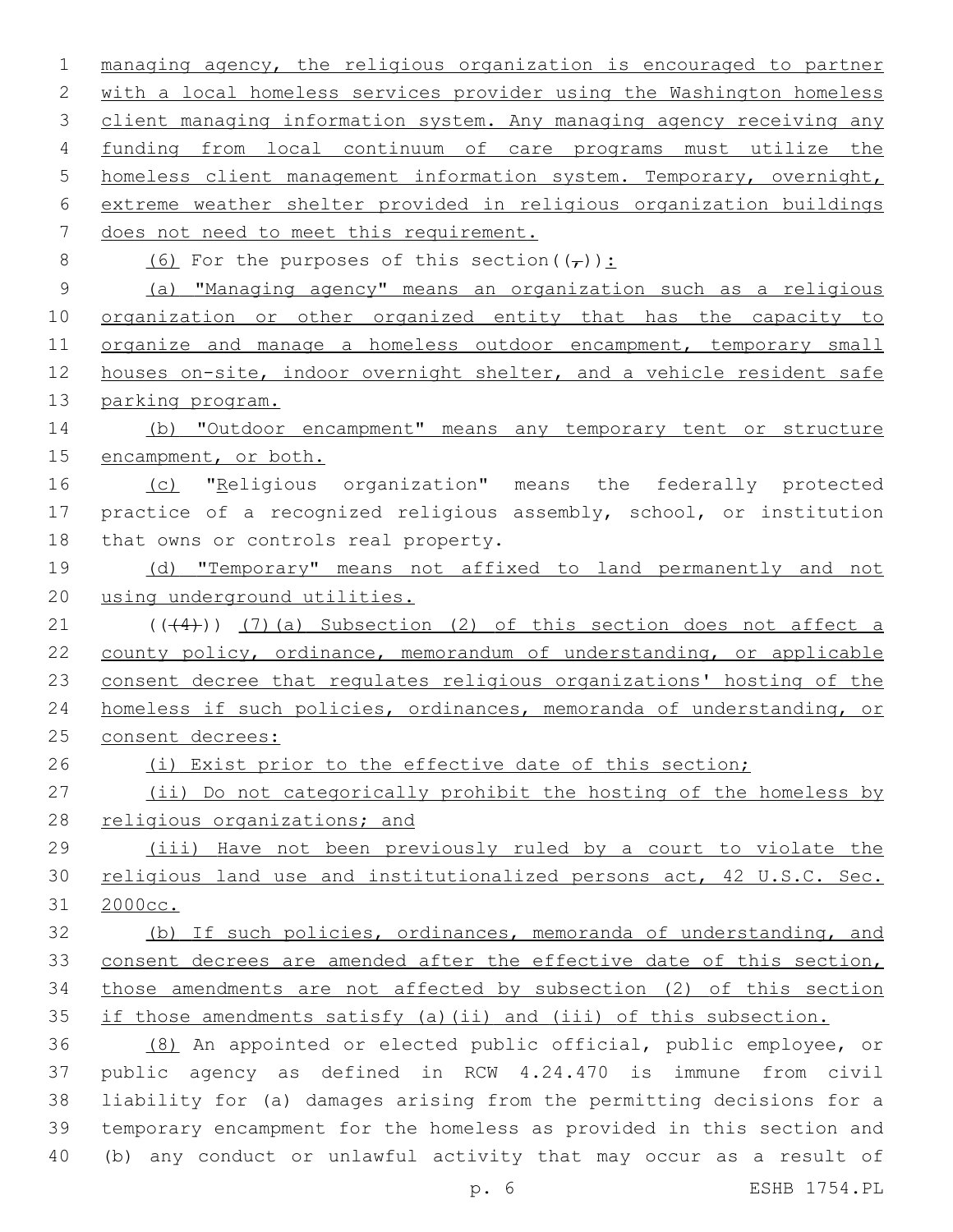the temporary encampment for the homeless as provided in this 2 section.

 (9) A religious organization hosting outdoor encampments, vehicle resident safe parking, or indoor overnight shelters for the homeless that receives funds from any government agency may not refuse to host any resident or prospective resident because of age, sex, marital status, sexual orientation, race, creed, color, national origin, honorably discharged veteran or military status, or the presence of any sensory, mental, or physical disability or the use of a trained dog guide or service animal by a person with a disability, as these terms are defined in RCW 49.60.040.

 (10)(a) Prior to the opening of an outdoor encampment, indoor 13 overnight shelter, temporary small house on-site, or vehicle resident 14 safe parking, a religious organization hosting the homeless on property owned or controlled by the religious organization must host a meeting open to the public for the purpose of providing a forum for discussion of related neighborhood concerns, unless the use is in response to a declared emergency. The religious organization must provide written notice of the meeting to the county legislative authority at least one week if possible but no later than ninety-six 21 hours prior to the meeting. The notice must specify the time, place, and purpose of the meeting.

 (b) A county must provide community notice of the meeting described in (a) of this subsection by taking at least two of the 25 following actions at any time prior to the time of the meeting:

 (i) Delivering to each local newspaper of general circulation and local radio or television station that has on file with the governing 28 body a written request to be notified of special meetings;

 (ii) Posting on the county's web site. A county is not required to post a special meeting notice on its web site if it: (A) Does not have a web site; (B) employs fewer than ten full-time equivalent employees; or (C) does not employ personnel whose duty, as defined by a job description or existing contract, is to maintain or update the web site;

 (iii) Prominently displaying, on signage at least two feet in height and two feet in width, one or more meeting notices that can be placed on or adjacent to the main arterials in proximity to the location of the meeting; or (iv) Prominently displaying the notice at the meeting site.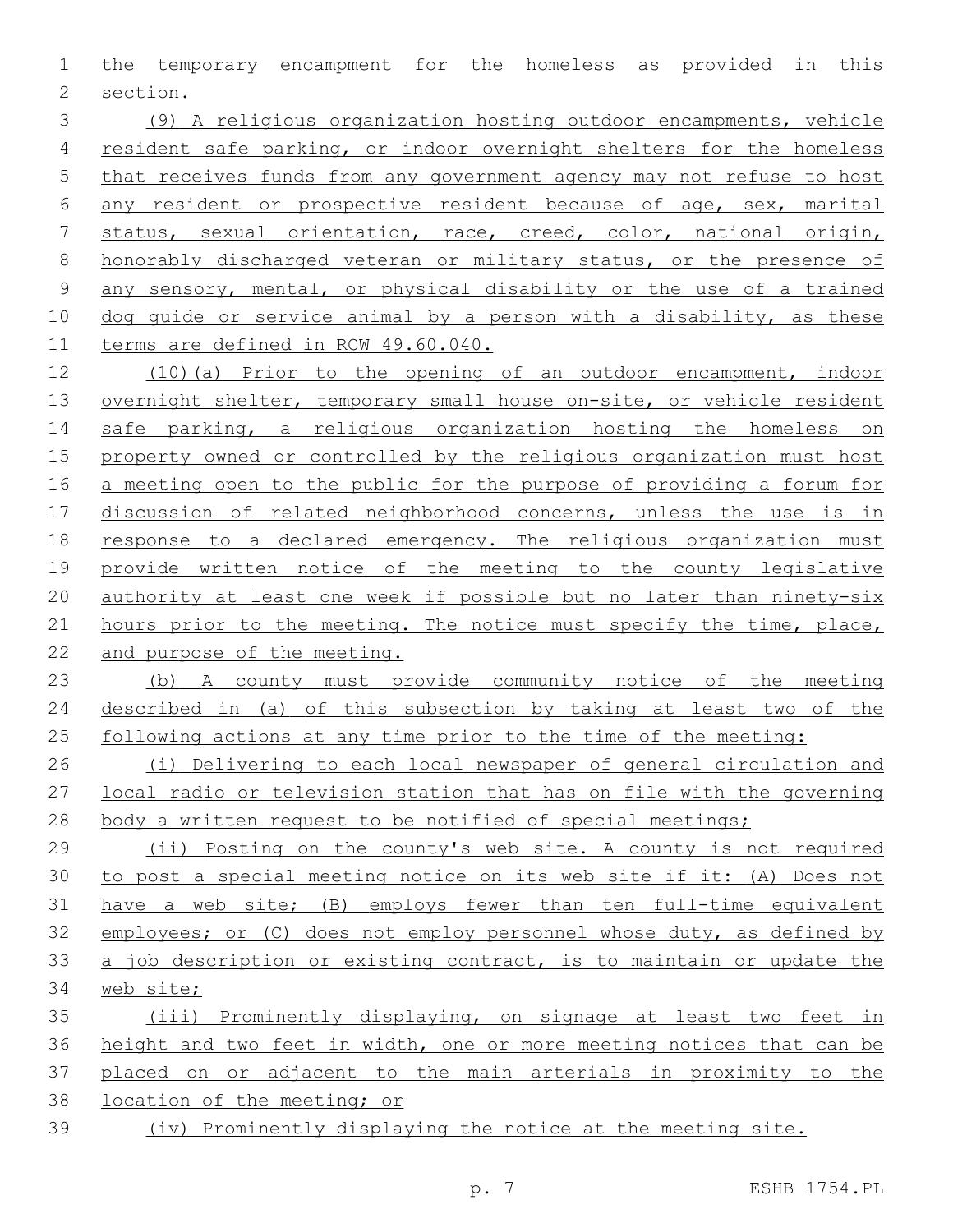1 **Sec. 3.** RCW 35.21.915 and 2010 c 175 s 3 are each amended to 2 read as follows:

3 (1) A religious organization may host ((temporary encampments 4 for)) the homeless on property owned or controlled by the religious 5 organization whether within buildings located on the property or 6 elsewhere on the property outside of buildings.

7 (2) Except as provided in subsection (7) of this section, a city 8 or town may not enact an ordinance or regulation or take any other 9 action that:

10 (a) Imposes conditions other than those necessary to protect 11 public health and safety and that do not substantially burden the 12 decisions or actions of a religious organization regarding the 13 location of housing or shelter, such as an outdoor encampment, indoor 14 overnight shelter, temporary small house on-site, or vehicle resident 15 safe parking, for homeless persons on property owned or controlled by 16 the religious organization;

 (b) Requires a religious organization to obtain insurance pertaining to the liability of a municipality with respect to homeless persons housed on property owned by a religious organization or otherwise requires the religious organization to indemnify the 21 municipality against such liability;  $((\theta \hat{r}))$ 

22 (c) Imposes permit fees in excess of the actual costs associated 23 with the review and approval of ((the required)) permit applications. 24 A city or town has discretion to reduce or waive permit fees for a 25 religious organization that is hosting the homeless;

26 (d) Specifically limits a religious organization's availability 27 to host an outdoor encampment on its property or property controlled 28 by the religious organization to fewer than six months during any 29 calendar year. However, a city or town may enact an ordinance or 30 regulation that requires a separation of time of no more than three 31 months between subsequent or established outdoor encampments at a 32 particular site;

33 (e) Specifically limits a religious organization's outdoor 34 encampment hosting term to fewer than four consecutive months;

 (f) Limits the number of simultaneous religious organization outdoor encampment hostings within the same municipality during any given period of time. Simultaneous and adjacent hostings of outdoor encampments by religious organizations may be limited if located within one thousand feet of another outdoor encampment concurrently hosted by a religious organization;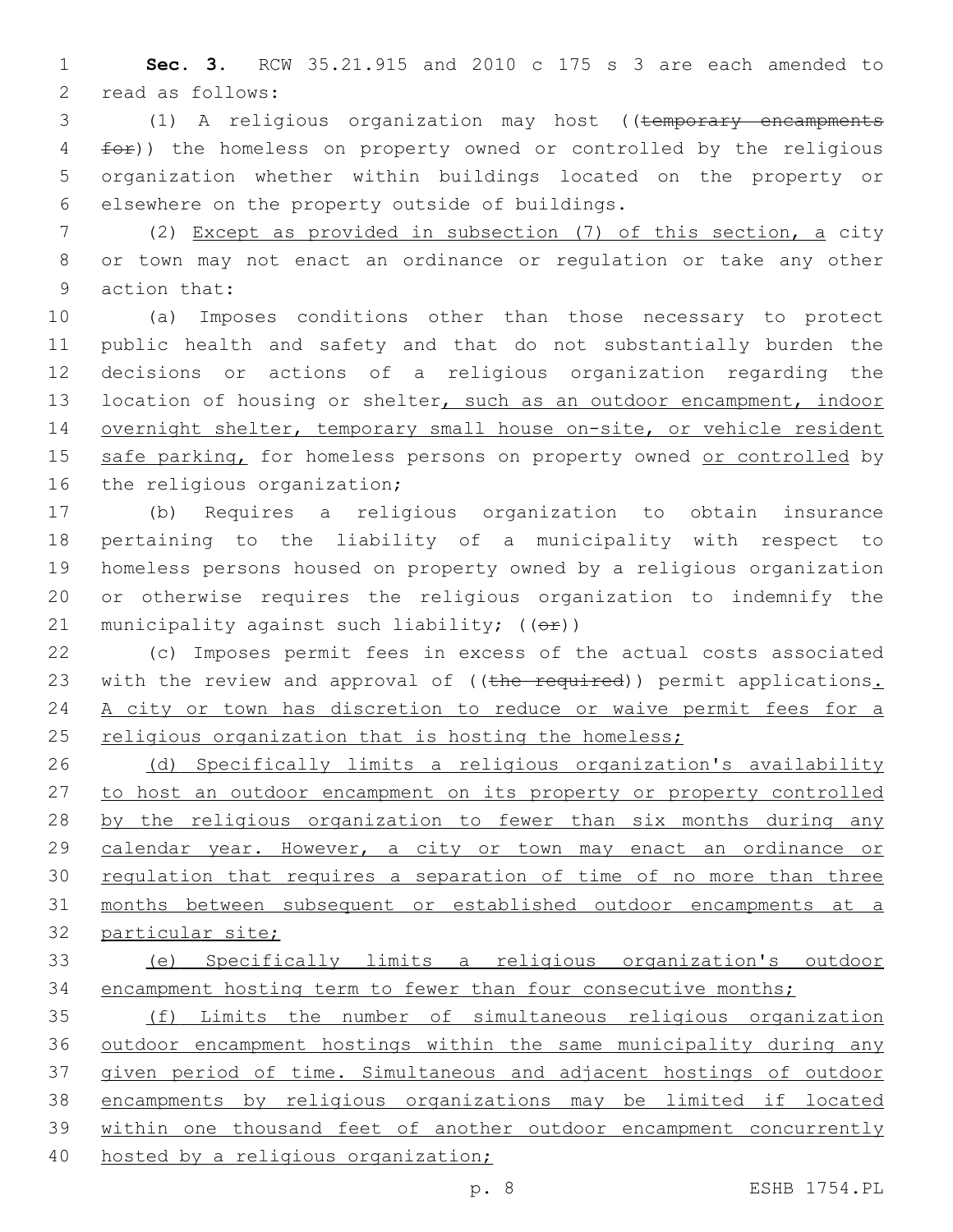(g) Limits a religious organization's availability to host safe parking efforts at its on-site parking lot, including limitations on any other congregationally sponsored uses and the parking available to support such uses during the hosting, except for limitations that are in accord with the following criteria that would govern if enacted by local ordinance or memorandum of understanding between the host religious organization and the jurisdiction: (i) No less than one space may be devoted to safe parking per ten on-site parking spaces; 10 (ii) Restroom access must be provided either within the buildings 11 on the property or through use of portable facilities, with the provision for proper disposal of waste if recreational vehicles are 13 hosted; and (iii) Religious organizations providing spaces for safe parking must continue to abide by any existing on-site parking minimum requirement so that the provision of safe parking spaces does not reduce the total number of available parking spaces below the minimum 18 number of spaces required by the city or town, but a city or town may enter into a memorandum of understanding with a religious organization that reduces the minimum number of on-site parking 21 spaces required; (h) Limits a religious organization's availability to host an indoor overnight shelter in spaces with at least two accessible exits due to lack of sprinklers or other fire-related concerns, except that: (i) If a city or town fire official finds that fire-related concerns associated with an indoor overnight shelter pose an imminent 28 danger to persons within the shelter, the city or town may take action to limit the religious organization's availability to host the indoor overnight shelter; and (ii) A city or town may require a host religious organization to enter into a memorandum of understanding for fire safety that includes local fire district inspections, an outline for appropriate emergency procedures, a determination of the most viable means to evacuate occupants from inside the host site with appropriate illuminated exit signage, panic bar exit doors, and a completed fire watch agreement indicating: (A) Posted safe means of egress; (B) Operable smoke detectors, carbon monoxide detectors as 40 necessary, and fire extinguishers;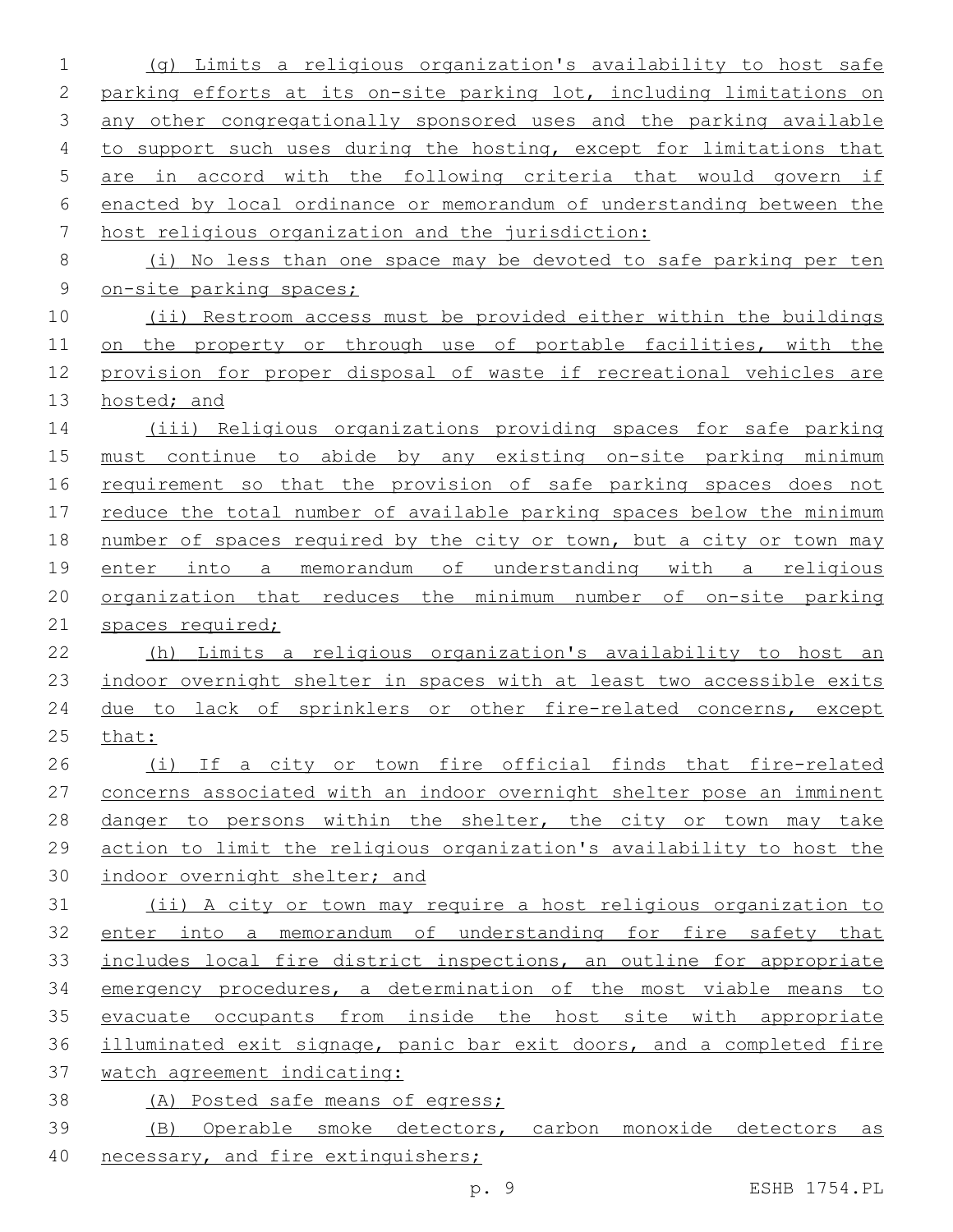| 1           | monitors who<br>A plan<br>for<br>spend the night awake<br>(C)<br>and<br>are |
|-------------|-----------------------------------------------------------------------------|
| 2           | familiar with emergency protocols, who have suitable communication          |
| 3           | devices, and who know how to contact the local fire department; or          |
| 4           | Limits a religious organization's ability to host temporary<br>(i)          |
| 5           | small houses on land<br>owned or controlled by the<br>religious             |
| 6           | organization, except for recommendations that are in accord with the        |
| 7           | following criteria:                                                         |
| 8           | (i) A renewable one-year duration agreed to by the host religious           |
| $\mathsf 9$ | organization and<br>local jurisdiction via a memorandum of                  |
| 10          | understanding;                                                              |
| 11          | (ii) Maintaining a maximum unit square footage of one hundred               |
| 12          | twenty square feet, with units set at least six feet apart;                 |
| 13          | (iii) Electricity and heat, if provided, must be inspected by the           |
| 14          | local jurisdiction;                                                         |
| 15          | (iv) Space heaters, if provided, must be approved by the local              |
| 16          | fire authority;                                                             |
| 17          | Doors and windows must be included and be lockable, with a<br>$(\nabla)$    |
| 18          | recommendation<br>that the managing agency and<br>religious<br>host         |
| 19          | organization also possess keys;                                             |
| 20          | (vi) Each unit must have a fire extinguisher;                               |
| 21          | (vii) Adequate restrooms must be provided, including restrooms              |
| 22          | solely for families if present, along with handwashing and potable          |
| 23          | running water to be available if not provided within the individual         |
| 24          | units, including accommodating black water;                                 |
| 25          | (viii) A recommendation for the host religious organization to              |
| 26          | partner with regional homeless service providers to develop pathways        |
| 27          | to permanent housing.                                                       |
| 28          | (3) (a) A city or town may enact an ordinance or regulation or              |
| 29          | take any other action that requires a host religious organization and       |
| 30          | a distinct managing agency using the religious organization's               |
| 31          | property, owned or controlled by the religious organization, for            |
| 32          | hostings to include outdoor encampments, temporary small houses on-         |
| 33          | site, indoor overnight shelters, or vehicle resident safe parking to        |
| 34          | enter into a memorandum of understanding to protect the public health       |
| 35          | and safety of both the residents of the particular hosting and the          |
| 36          | residents of the city or town.                                              |
| 37          | (b) At a minimum, the agreement must include information                    |
| 38          | regarding: The right of a resident in an outdoor encampment, vehicle        |
| 39          | resident safe parking, temporary small house on-site, or indoor             |
| 40          | overnight shelter to seek public health and safety assistance, the          |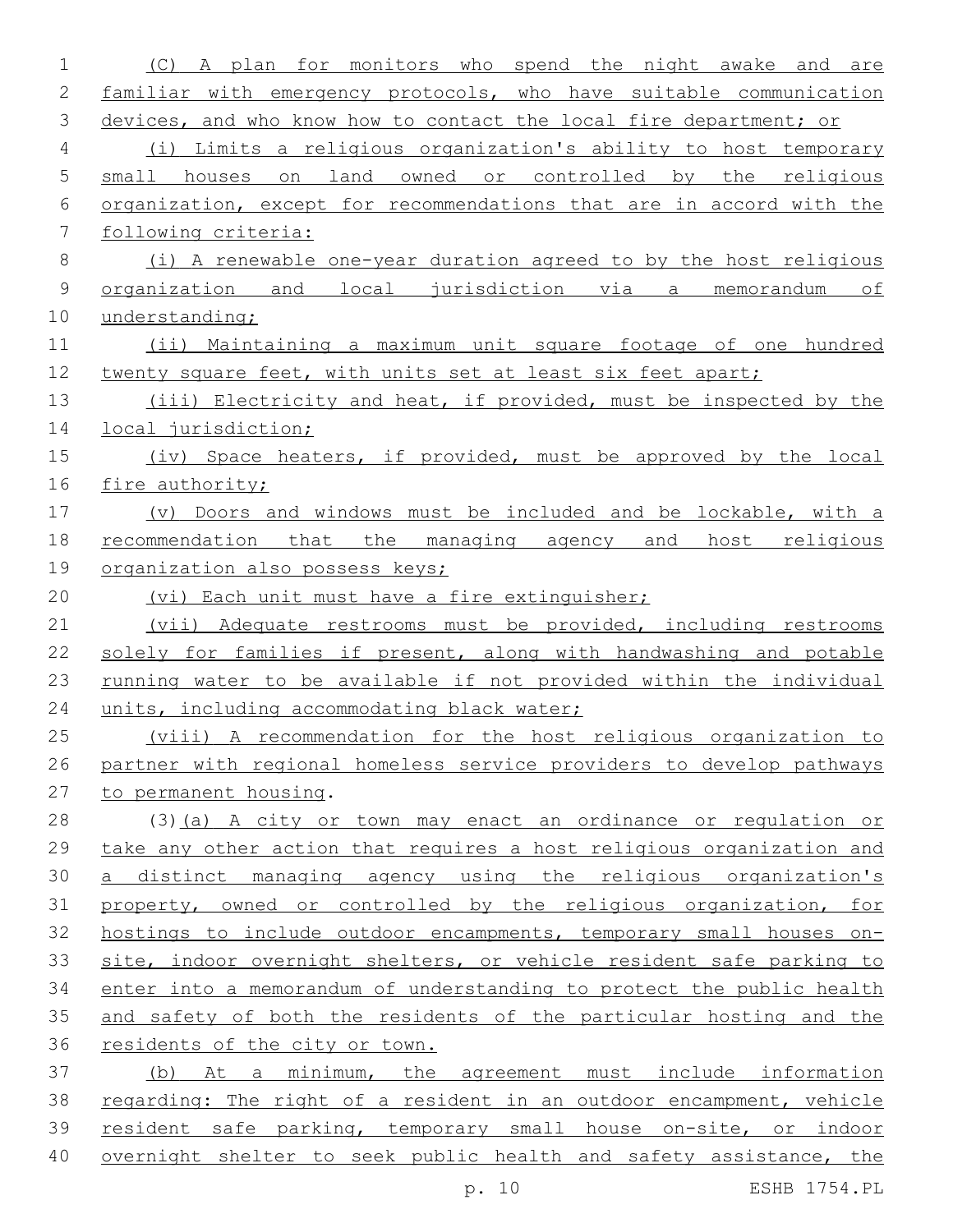resident's ability to access social services on-site, and the resident's ability to directly interact with the host religious organization, including the ability to express any concerns regarding 4 the managing agency to the religious organization; a written code of conduct agreed to by the managing agency, if any, host religious organization, and all volunteers working with residents of the outdoor encampment, temporary small house on-site, indoor overnight shelter, or vehicle resident safe parking; and when a publicly funded managing agency exists, the ability for the host religious organization to interact with residents of the outdoor encampment, indoor overnight shelter, temporary small house on-site, or vehicle resident safe parking using a release of information.

 (4) If required to do so by a city or town, any host religious 14 organization performing any hosting of an outdoor encampment, vehicle resident safe parking, or indoor overnight shelter, or the host 16 religious organization's managing agency, must ensure that the city or town or local law enforcement agency has completed sex offender checks of all adult residents and guests. The host religious organization retains the authority to allow such offenders to remain on the property. A host religious organization or host religious organization's managing agency performing any hosting of vehicle resident safe parking must inform vehicle residents how to comply 23 with laws regarding the legal status of vehicles and drivers, and 24 provide a written code of conduct consistent with area standards.

 (5) Any host religious organization performing any hosting of an outdoor encampment, vehicle resident safe parking, temporary small house on-site, or indoor overnight shelter, with a publicly funded 28 managing agency, must work with the city or town to utilize Washington's homeless client management information system, as provided for in RCW 43.185C.180. When the religious organization does not partner with a managing agency, the religious organization is encouraged to partner with a local homeless services provider using 33 the Washington homeless client managing information system. Any managing agency receiving any funding from local continuum of care programs must utilize the homeless client management information system. Temporary, overnight, extreme weather shelter provided in religious organization buildings does not need to meet this requirement.

39 (6) For the purposes of this section( $(\tau)$ ):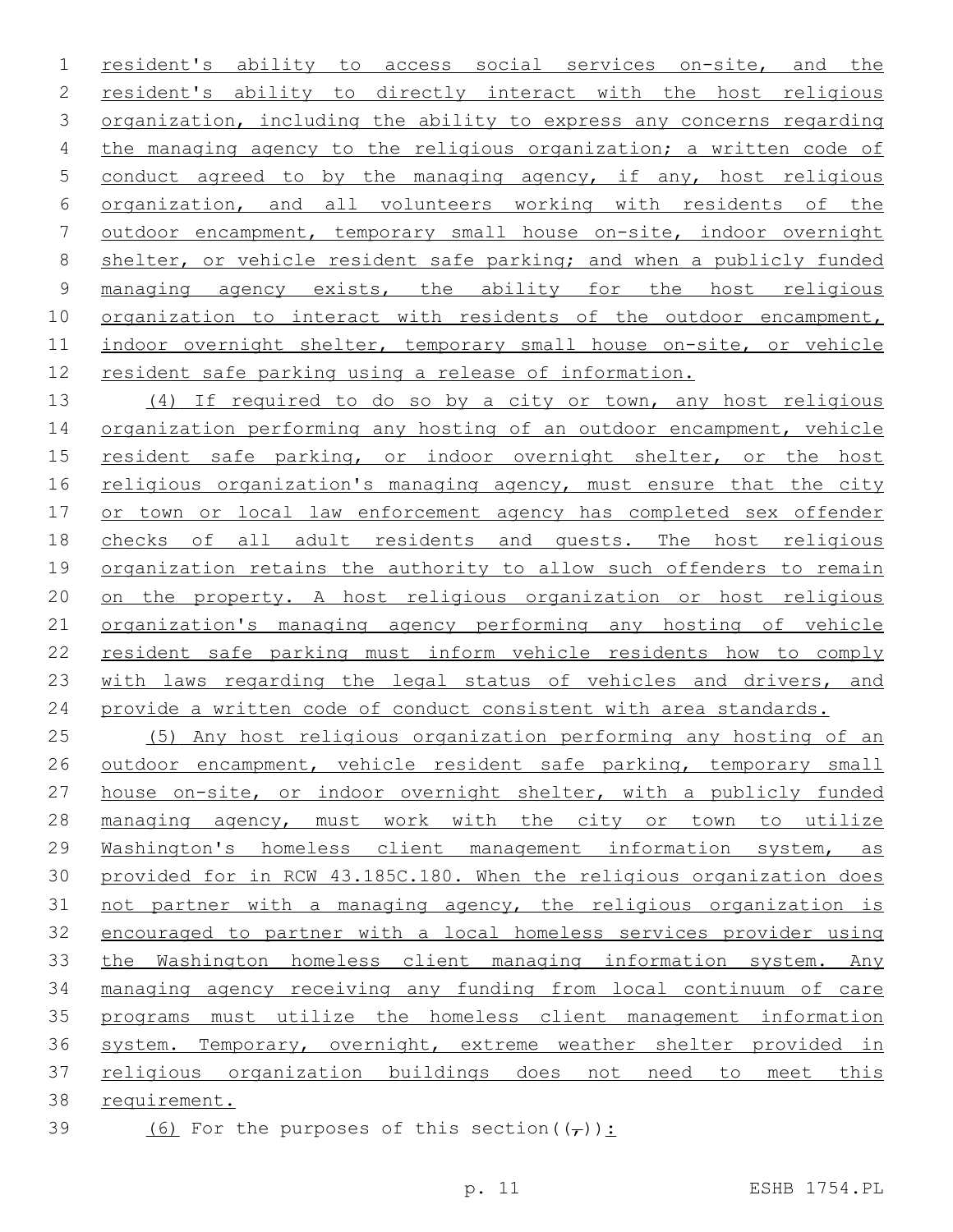(a) "Managing agency" means an organization such as a religious 2 organization or other organized entity that has the capacity to 3 organize and manage a homeless outdoor encampment, temporary small 4 houses on-site, indoor overnight shelter, and a vehicle resident safe parking program. (b) "Outdoor encampment" means any temporary tent or structure encampment, or both. (c) "Religious organization" means the federally protected practice of a recognized religious assembly, school, or institution 10 that owns or controls real property. 11 (d) "Temporary" means not affixed to land permanently and not using underground utilities.  $((+4))$   $(7)$  (a) Subsection (2) of this section does not affect a 14 city or town policy, ordinance, memorandum of understanding, or applicable consent decree that regulates religious organizations' hosting of the homeless if such policies, ordinances, memoranda of 17 understanding, or consent decrees: (i) Exist prior to the effective date of this section; 19 (ii) Do not categorically prohibit the hosting of the homeless by religious organizations; and (iii) Have not been previously ruled by a court to violate the religious land use and institutionalized persons act, 42 U.S.C. Sec. 2000cc. 24 (b) If such policies, ordinances, memoranda of understanding, and 25 consent decrees are amended after the effective date of this section, those amendments are not affected by subsection (2) of this section if those amendments satisfy (a)(ii) and (iii) of this subsection. (8) An appointed or elected public official, public employee, or public agency as defined in RCW 4.24.470 is immune from civil liability for (a) damages arising from the permitting decisions for a temporary encampment for the homeless as provided in this section and (b) any conduct or unlawful activity that may occur as a result of the temporary encampment for the homeless as provided in this 34 section. (9) A religious organization hosting outdoor encampments, vehicle resident safe parking, or indoor overnight shelters for the homeless that receives funds from any government agency may not refuse to host any resident or prospective resident because of age, sex, marital status, sexual orientation, race, creed, color, national origin, honorably discharged veteran or military status, or the presence of

p. 12 ESHB 1754.PL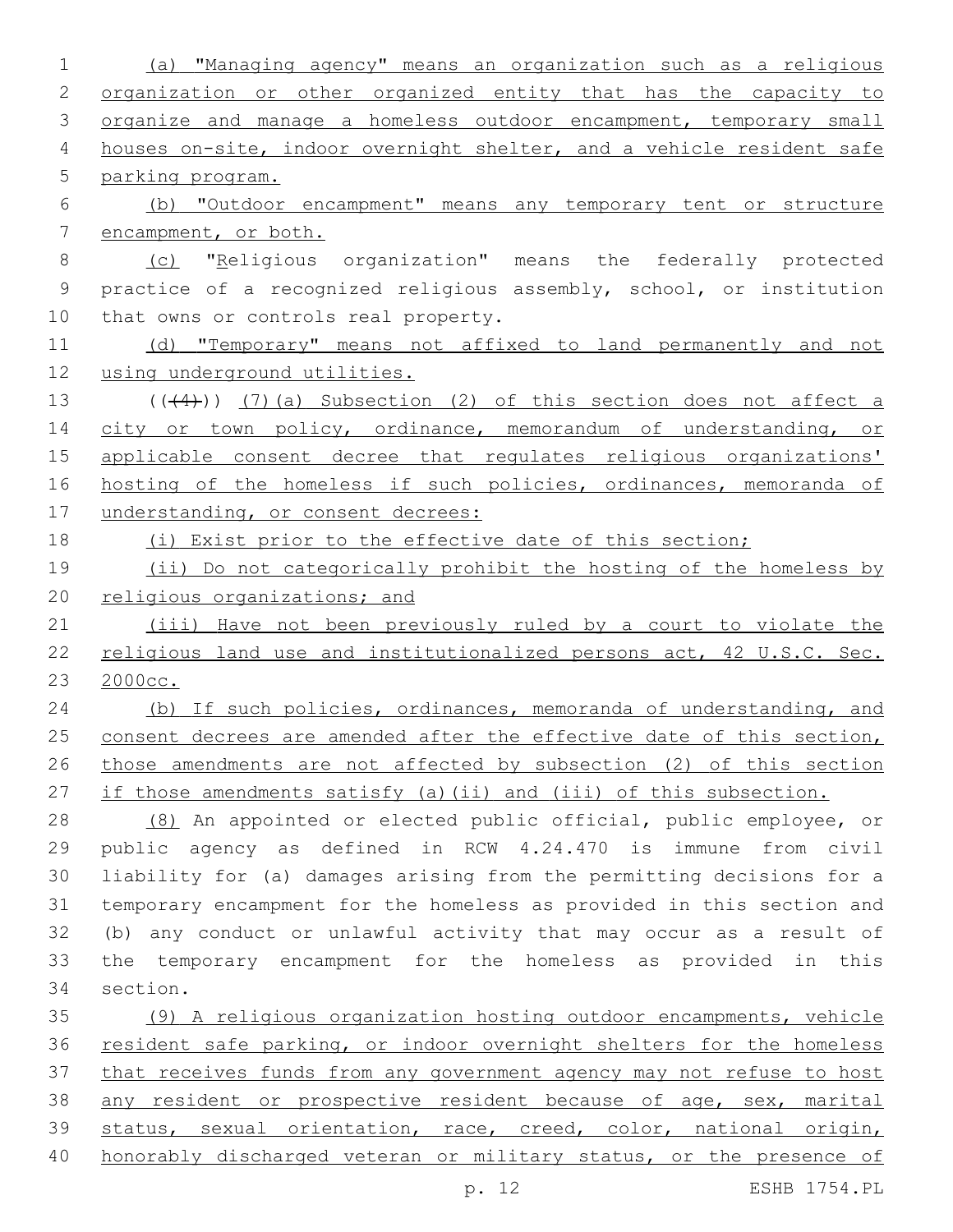1 any sensory, mental, or physical disability or the use of a trained 2 dog guide or service animal by a person with a disability, as these 3 terms are defined in RCW 49.60.040.

 (10)(a) Prior to the opening of an outdoor encampment, indoor overnight shelter, temporary small house on-site, or vehicle resident safe parking, a religious organization hosting the homeless on property owned or controlled by the religious organization must host a meeting open to the public for the purpose of providing a forum for discussion of related neighborhood concerns, unless the use is in 10 response to a declared emergency. The religious organization must provide written notice of the meeting to the city or town legislative authority at least one week if possible but no later than ninety-six 13 hours prior to the meeting. The notice must specify the time, place, 14 and purpose of the meeting.

15 (b) A city or town must provide community notice of the meeting 16 described in (a) of this subsection by taking at least two of the 17 following actions at any time prior to the time of the meeting:

18 (i) Delivering to each local newspaper of general circulation and 19 local radio or television station that has on file with the governing 20 body a written request to be notified of special meetings;

21 (ii) Posting on the city or town's web site. A city or town is 22 not required to post a special meeting notice on its web site if it: 23 (A) Does not have a web site; (B) employs fewer than ten full-time 24 equivalent employees; or (C) does not employ personnel whose duty, as 25 defined by a job description or existing contract, is to maintain or 26 update the web site;

 (iii) Prominently displaying, on signage at least two feet in 28 height and two feet in width, one or more meeting notices that can be placed on or adjacent to the main arterials in proximity to the location of the meeting; or

31 (iv) Prominently displaying the notice at the meeting site.

32 **Sec. 4.** RCW 35A.21.360 and 2010 c 175 s 4 are each amended to 33 read as follows:

34 (1) A religious organization may host ((temporary encampments  $35$   $f$ o $f$ ) the homeless on property owned or controlled by the religious 36 organization whether within buildings located on the property or 37 elsewhere on the property outside of buildings.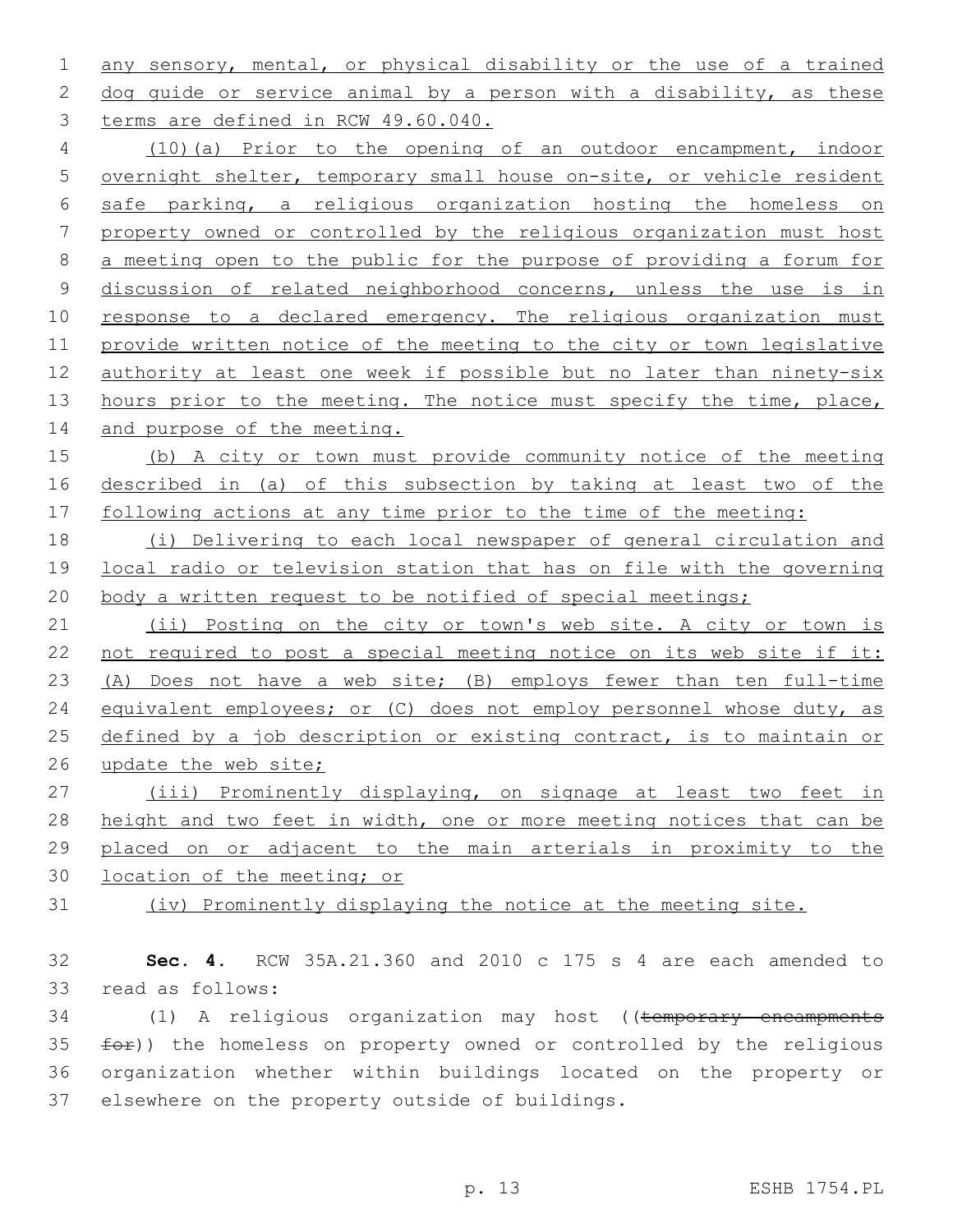(2) Except as provided in subsection (7) of this section, a code city may not enact an ordinance or regulation or take any other 3 action that:

 (a) Imposes conditions other than those necessary to protect public health and safety and that do not substantially burden the decisions or actions of a religious organization regarding the location of housing or shelter, such as an outdoor encampment, indoor overnight shelter, temporary small house on-site, or vehicle resident 9 safe parking, for homeless persons on property owned or controlled by 10 the religious organization;

 (b) Requires a religious organization to obtain insurance pertaining to the liability of a municipality with respect to homeless persons housed on property owned by a religious organization or otherwise requires the religious organization to indemnify the 15 municipality against such liability;  $((\theta \cdot \hat{r}))$ 

 (c) Imposes permit fees in excess of the actual costs associated 17 with the review and approval of ((the required)) permit applications. A code city has discretion to reduce or waive permit fees for a 19 religious organization that is hosting the homeless;

 (d) Specifically limits a religious organization's availability to host an outdoor encampment on its property or property controlled by the religious organization to fewer than six months during any 23 calendar year. However, a code city may enact an ordinance or 24 regulation that requires a separation of time of no more than three months between subsequent or established outdoor encampments at a particular site;

 (e) Specifically limits a religious organization's outdoor 28 encampment hosting term to fewer than four consecutive months;

 (f) Limits the number of simultaneous religious organization outdoor encampment hostings within the same municipality during any given period of time. Simultaneous and adjacent hostings of outdoor encampments by religious organizations may be limited if located within one thousand feet of another outdoor encampment concurrently hosted by a religious organization;

 (g) Limits a religious organization's availability to host safe parking efforts at its on-site parking lot, including limitations on any other congregationally sponsored uses and the parking available to support such uses during the hosting, except for limitations that are in accord with the following criteria that would govern if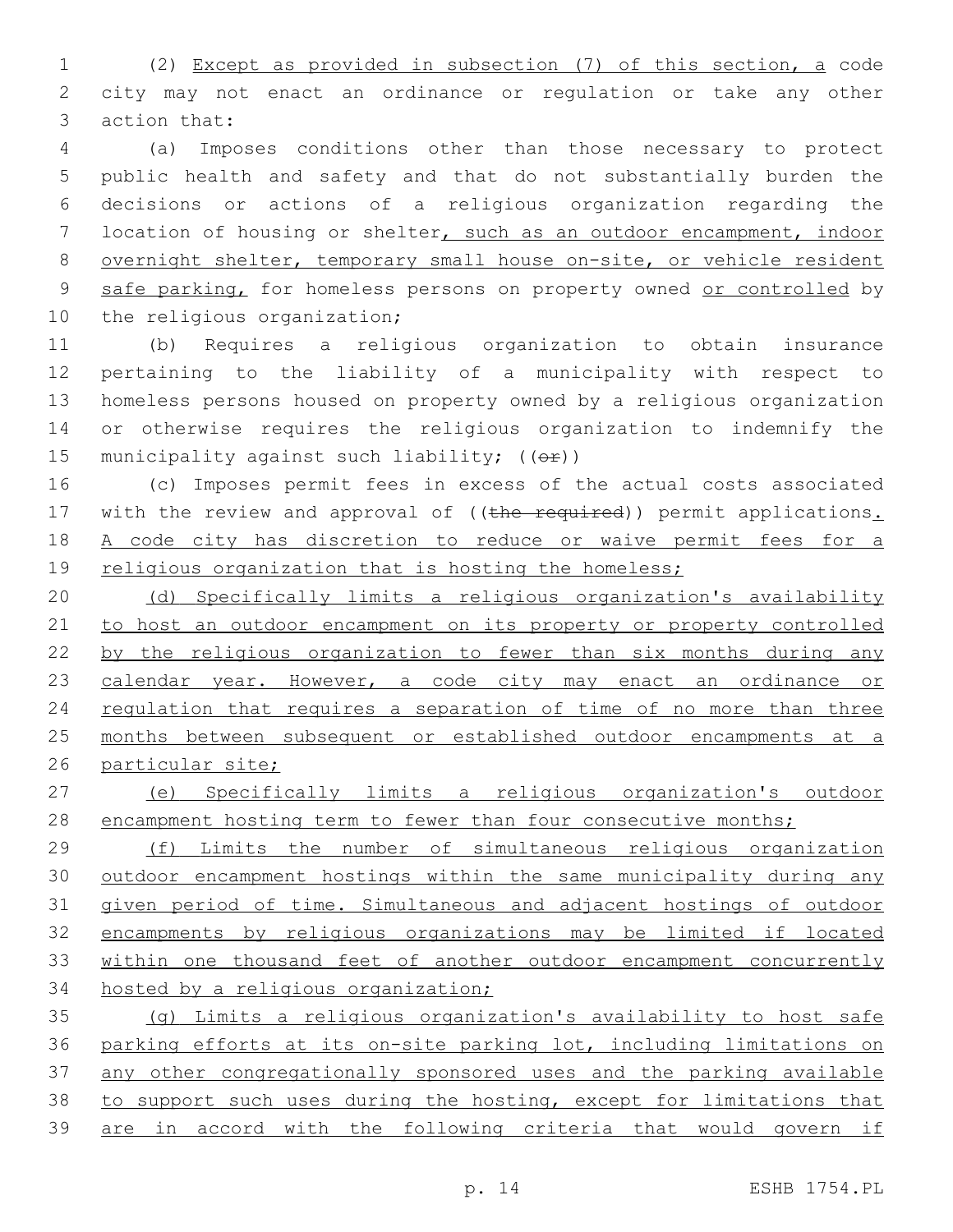enacted by local ordinance or memorandum of understanding between the 2 host religious organization and the jurisdiction: (i) No less than one space may be devoted to safe parking per ten on-site parking spaces; (ii) Restroom access must be provided either within the buildings on the property or through use of portable facilities, with the provision for proper disposal of waste if recreational vehicles are hosted; and (iii) Religious organizations providing spaces for safe parking must continue to abide by any existing on-site parking minimum requirement so that the provision of safe parking spaces does not reduce the total number of available parking spaces below the minimum 13 number of spaces required by the code city, but a code city may enter into a memorandum of understanding with a religious organization that 15 reduces the minimum number of on-site parking spaces required; (h) Limits a religious organization's availability to host an indoor overnight shelter in spaces with at least two accessible exits due to lack of sprinklers or other fire-related concerns, except that: (i) If a code city fire official finds that fire-related concerns associated with an indoor overnight shelter pose an imminent danger 22 to persons within the shelter, the code city may take action to limit the religious organization's availability to host the indoor 24 overnight shelter; and (ii) A code city may require a host religious organization to enter into a memorandum of understanding for fire safety that includes local fire district inspections, an outline for appropriate emergency procedures, a determination of the most viable means to evacuate occupants from inside the host site with appropriate illuminated exit signage, panic bar exit doors, and a completed fire watch agreement indicating: (A) Posted safe means of egress; (B) Operable smoke detectors, carbon monoxide detectors as necessary, and fire extinguishers; (C) A plan for monitors who spend the night awake and are familiar with emergency protocols, who have suitable communication devices, and who know how to contact the local fire department; or (i) Limits a religious organization's ability to host temporary small houses on land owned or controlled by the religious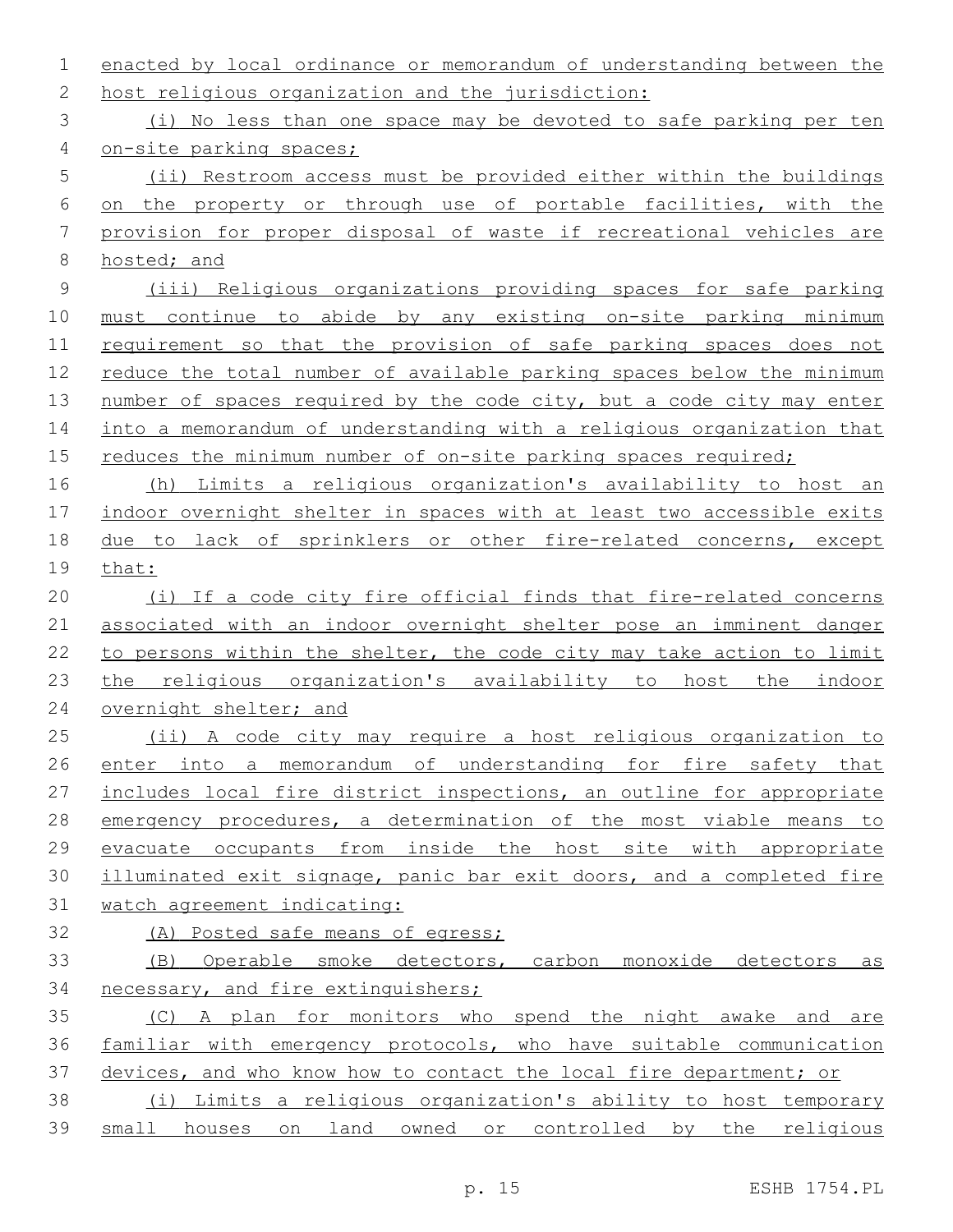| 1           | organization, except for recommendations that are in accord with the  |
|-------------|-----------------------------------------------------------------------|
| 2           | following criteria:                                                   |
| 3           | (i) A renewable one-year duration agreed to by the host religious     |
| 4           | organization and local jurisdiction via a memorandum of               |
| 5           | understanding;                                                        |
| 6           | (ii) Maintaining a maximum unit square footage of one hundred         |
| 7           | twenty square feet, with units set at least six feet apart;           |
| 8           | (iii) Electricity and heat, if provided, must be inspected by the     |
| $\mathsf 9$ | local jurisdiction;                                                   |
| 10          | (iv) Space heaters, if provided, must be approved by the local        |
| 11          | fire authority;                                                       |
| 12          | (v) Doors and windows must be included and be lockable, with a        |
| 13          | recommendation that the managing agency and host religious            |
| 14          | organization also possess keys;                                       |
| 15          | (vi) Each unit must have a fire extinguisher;                         |
| 16          | (vii) Adequate restrooms must be provided, including restrooms        |
| 17          | solely for families if present, along with handwashing and potable    |
| 18          | running water to be available if not provided within the individual   |
| 19          | units, including accommodating black water;                           |
| 20          | (viii) A recommendation for the host religious organization to        |
| 21          | partner with regional homeless service providers to develop pathways  |
| 22          | to permanent housing.                                                 |
| 23          | (3) (a) A code city may enact an ordinance or regulation or take      |
| 24          | any other action that requires a host religious organization and a    |
| 25          | distinct managing agency using the religious organization's property, |
| 26          | owned or controlled by the religious organization, for hostings to    |
| 27          | include outdoor encampments, temporary small houses on-site, indoor   |
| 28          | overnight shelters, or vehicle resident safe parking to enter into a  |
| 29          | memorandum of understanding to protect the public health and safety   |
| 30          | of both the residents of the particular hosting and the residents of  |
| 31          | the code city.                                                        |
| 32          | (b) At a minimum, the agreement must include information              |
| 33          | regarding: The right of a resident in an outdoor encampment, vehicle  |
| 34          | resident safe parking, temporary small house on-site, or indoor       |
| 35          | overnight shelter to seek public health and safety assistance, the    |
| 36          | resident's ability to access social services on-site, and the         |
| 37          | resident's ability to directly interact with the host religious       |
| 38          | organization, including the ability to express any concerns regarding |
| 39          | the managing agency to the religious organization; a written code of  |
| 40          | conduct agreed to by the managing agency, if any, host religious      |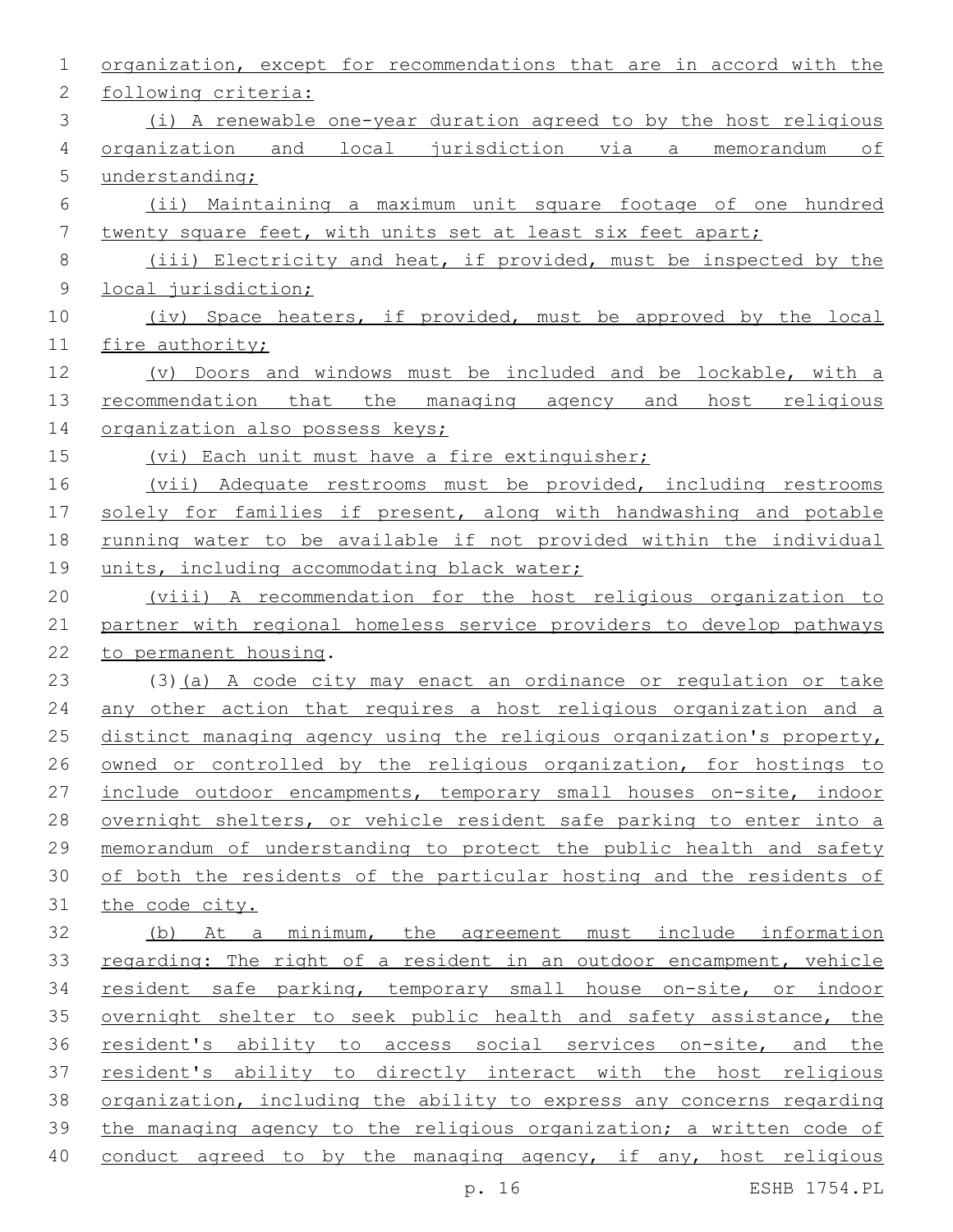organization, and all volunteers working with residents of the outdoor encampment, temporary small house on-site, indoor overnight 3 shelter, or vehicle resident safe parking; and when a publicly funded 4 managing agency exists, the ability for the host religious organization to interact with residents of the outdoor encampment, indoor overnight shelter, temporary small house on-site, or vehicle resident safe parking using a release of information.

 (4) If required to do so by a code city, any host religious 9 organization performing any hosting of an outdoor encampment, vehicle 10 resident safe parking, or indoor overnight shelter, or the host religious organization's managing agency, must ensure that the code city or local law enforcement agency has completed sex offender 13 checks of all adult residents and quests. The host religious 14 organization retains the authority to allow such offenders to remain on the property. A host religious organization or host religious organization's managing agency performing any hosting of vehicle resident safe parking must inform vehicle residents how to comply 18 with laws regarding the legal status of vehicles and drivers, and 19 provide a written code of conduct consistent with area standards.

 (5) Any host religious organization performing any hosting of an 21 outdoor encampment, vehicle resident safe parking, temporary small house on-site, or indoor overnight shelter, with a publicly funded managing agency, must work with the code city to utilize Washington's homeless client management information system, as provided for in RCW 25 43.185C.180. When the religious organization does not partner with a managing agency, the religious organization is encouraged to partner with a local homeless services provider using the Washington homeless client managing information system. Any managing agency receiving any funding from local continuum of care programs must utilize the homeless client management information system. Temporary, overnight, extreme weather shelter provided in religious organization buildings does not need to meet this requirement.

33 (6) For the purposes of this section( $(\tau)$ ):

 (a) "Managing agency" means an organization such as a religious organization or other organized entity that has the capacity to organize and manage a homeless outdoor encampment, temporary small houses on-site, indoor overnight shelter, and a vehicle resident safe parking program.

 (b) "Outdoor encampment" means any temporary tent or structure encampment, or both.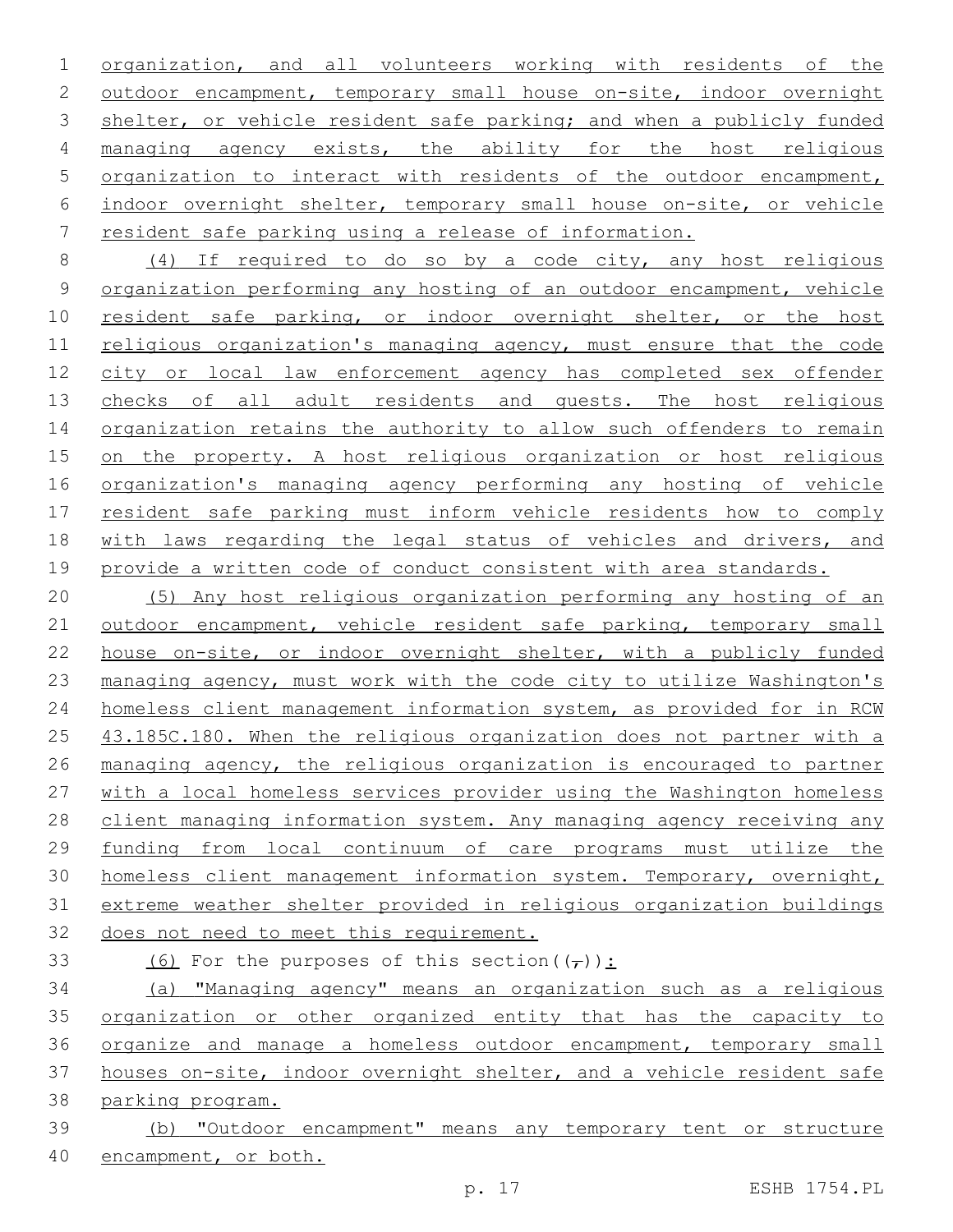(c) "Religious organization" means the federally protected practice of a recognized religious assembly, school, or institution 3 that owns or controls real property.

 (d) "Temporary" means not affixed to land permanently and not using underground utilities.

 $(1+4)$ ) (7)(a) Subsection (2) of this section does not affect a code city policy, ordinance, memorandum of understanding, or applicable consent decree that regulates religious organizations' hosting of the homeless if such policies, ordinances, memoranda of 10 understanding, or consent decrees:

(i) Exist prior to the effective date of this section;

 (ii) Do not categorically prohibit the hosting of the homeless by 13 religious organizations; and

 (iii) Have not been previously ruled by a court to violate the religious land use and institutionalized persons act, 42 U.S.C. Sec. 2000cc.

 (b) If such policies, ordinances, memoranda of understanding, and consent decrees are amended after the effective date of this section, those amendments are not affected by subsection (2) of this section if those amendments satisfy (a)(ii) and (iii) of this subsection.

 (8) An appointed or elected public official, public employee, or public agency as defined in RCW 4.24.470 is immune from civil liability for (a) damages arising from the permitting decisions for a temporary encampment for the homeless as provided in this section and (b) any conduct or unlawful activity that may occur as a result of the temporary encampment for the homeless as provided in this 27 section.

 (9) A religious organization hosting outdoor encampments, vehicle resident safe parking, or indoor overnight shelters for the homeless that receives funds from any government agency may not refuse to host 31 any resident or prospective resident because of age, sex, marital 32 status, sexual orientation, race, creed, color, national origin, honorably discharged veteran or military status, or the presence of any sensory, mental, or physical disability or the use of a trained 35 dog quide or service animal by a person with a disability, as these terms are defined in RCW 49.60.040.

 (10)(a) Prior to the opening of an outdoor encampment, indoor overnight shelter, temporary small house on-site, or vehicle resident safe parking, a religious organization hosting the homeless on property owned or controlled by the religious organization must host